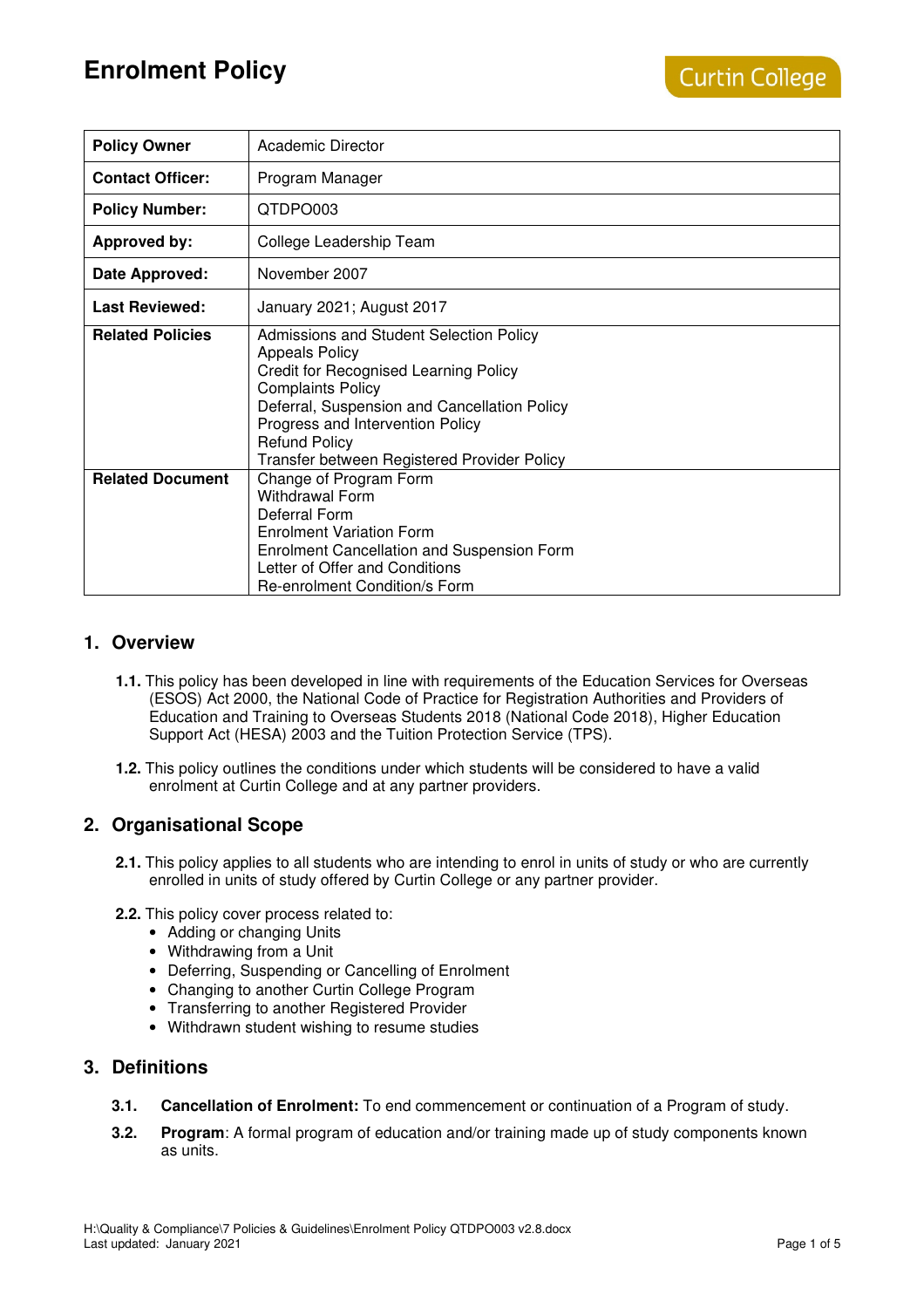- **3.3. CoE**: Confirmation of Enrolment is a document registered with the Department of Immigration to confirm a international student's acceptance into a particular program for a specified duration.
- **3.4. Co-Requisite unit**: A requirement for students to be concurrently enrolled in a designated unit at the same time as enrolling in another unit.
- **3.5. CRL** Credit for Recognised Learning: is a process which assesses the knowledge and skills a person has gained through previous learning (formal or informal), work experience, training, volunteering and/or life experience. A request for CRL may result in the applicant meeting the entry requirements for a Curtin College Program or being granted an Exemption for a unit within a Curtin College Program.
- **3.6. Deferral**: To delay commencement or continuation of Program studies normally for **one study period**.
- **3.7. Enrolment in a Program**: Occurs at the point the Letter of Acceptance has been signed.
- **3.8. Enrolment in a Unit**: Occurs at the point a student selects units of study and timetable for the current study period. This process is done through the Student Portal.
- **3.9. International Student**: For the purpose of this policy, an International student is defined as one who is not an Australian or New Zealand citizen or the holder of a permanent residency or humanitarian visa. For the purposes of this policy, students who are in Australia, as a result of their parents/legal guardians being on a temporary business visa are regarded as International Students.
- **3.10. Intervention Strategy**: a method that identifies students who are at risk (academic or wellbeing) and attempts to mitigate that risk through academic assistance, support, amended study plan and/or counselling
- **3.11. Domestic Student:** For the purpose of this policy, a domestic student is anyone who is a permanent resident of Australia, a citizen of Australia or New Zealand or the holder of a permanent humanitarian visa who will be resident in Australia for the duration of a Program of study.
- **3.12. Packaged Offer:** An offer made to a student to enrol at Navitas English, Curtin English, Curtin College or Curtin University or any combination of the four.
- **3.13. Partner Provider** an institution that provides a program/s that is CRICOS registered by Curtin College. Curtin College in turn, and for the purposes of this document, oversees all matters relating to the delivery of those programs
- **3.14. Pre-Requisite:** Is a preliminary unit which must be completed (or granted an exemption for) prior to enrolment in a particular unit of study (details of pre-requisites are specified in the College Website, Student Portal and/or Program Flyers).
- **3.15. Principal program of study:** The final or highest level of study to be undertaken by an international student. The Diploma is the principal program unless packaged with a Curtin university undergraduate program.
- **3.16. Semester:** A semester is made up of approximately 16 weeks which includes 12 teaching weeks; approximately 2 weeks study leave/tuition free and 2 weeks for examinations.
- **3.17. Semester Programs: (Bentley** Campus Only) Refers to the Diploma of Health Science program for which the program is taught over two study periods in order to follow the Curtin University calendar dates. This is made necessary as some units are service taught by the university
- **3.18. Service Taught units**: Curtin College students join Curtin University students in the same classrooms.
- **3.19.** Study Period: A discrete period of study within a program, namely a semester or trimester, in which a student undertakes and completes units of study.
- **3.20. Summer School**: A seven week intensive unit/s delivered prior to the first study period.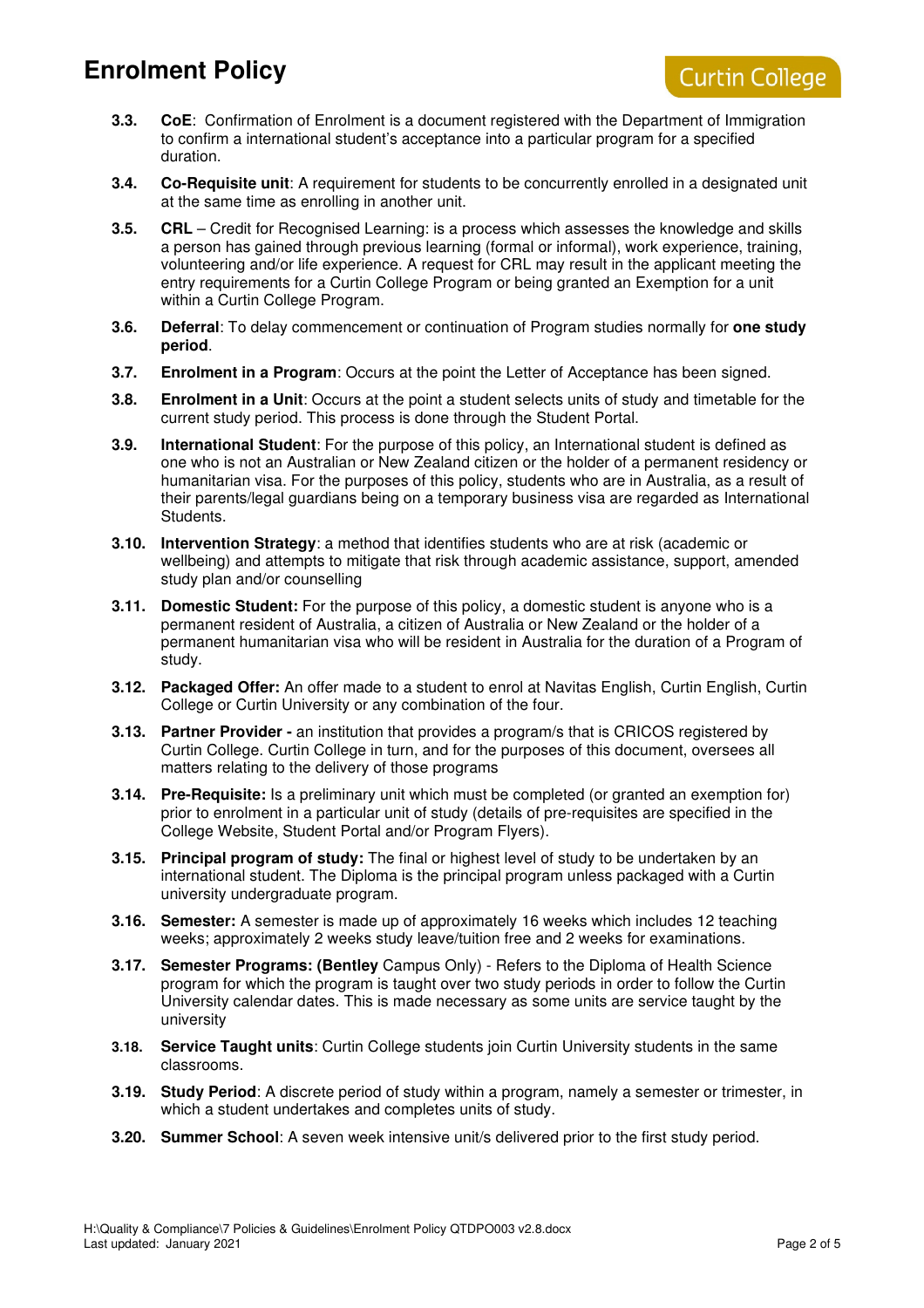- **3.21. Trimester**: A defined period of study in which a student undertakes and completes units of study. A trimester is made up of 12 weeks of tuition and 1 week of exams (13 weeks in total) over a 12 month period.
- **3.22. Unit:** A discrete component of study within a program.
- **3.23. Valid Enrolment**: Is an enrolment that is carried out in accordance with Curtin College's Terms of Offer, policies and procedures, program requirements, and any other criteria the student is required to meet.

### **4. Policy Content**

- **4.1.** Students are expected to use approved forms of communication to add and/or change their enrolment or enrolment status. Forms of communication may include:
	- **4.1.1.** Online enrolment via the Student Portal. Online enrolments are open until Thursday of Week 1 for the Diploma of Health Science (Semester program)/Summer School, and until the Friday of Week 2 for the Trimester programs.
	- **4.1.2.** If students are unable to enrol online during the enrolment period; when the online enrolment system has been closed; or when students wish to alter their enrolment (eg withdraw from units) they must complete an Enrolment Variation form. These forms are available on the Student Portal, at reception or via help@curtincollege.edu.au .
- **4.2.** Students are required to enrol in the correct units for their program as outlined in the relevant program structure or as advised by the appropriate staff.
- **4.3.** Students wanting to apply for CRL must do so at the time of application or up until the end of Week 1 of their first study period.

Please refer to the CRL policy located on the College's webpage on http://www.curtincollege.edu.au/policies-curtin

- **4.4.** It is student's responsibility to submit a valid enrolment for each study period by the specified due date using the online enrolment system available via the Student Portal. Current (continuing) students who enrol after the due date will be charged a late enrolment fee. This fee may vary at the partner providers. Curtin College may reject an enrolment that is attempted after the due date.
	- **4.4.1.** Continuing international students who have not re-enrolled and have not responded to our correspondence by the specified due week and day noted in 4.1.1will be withdrawn from the College and their CoE with Curtin College and Curtin University (if on a packaged offer) be cancelled (Refer 3.1).
	- **4.4.2.** Domestic students who do not enrol by the due date will be withdrawn from the College.
	- **4.4.3.** Students who have withdrawn from the College and wish to return are required to complete a new application form. This can be done online or by contacting the Admissions team: admissions@curtincollege.edu.au
- **4.5.** International students on a student visa are required to:
	- enrol in a full-time study load and
	- advise the College of any change to their residential address within 7 calendar days of the change. This is a mandatory condition for those who hold a 'student visa'. Change of Address details can be done via the student portal or by completing a 'Change of Address' Form, available at reception.
- **4.6.** Domestic students must check with relevant authorities, for example, Centrelink as to what constitutes full-time study load.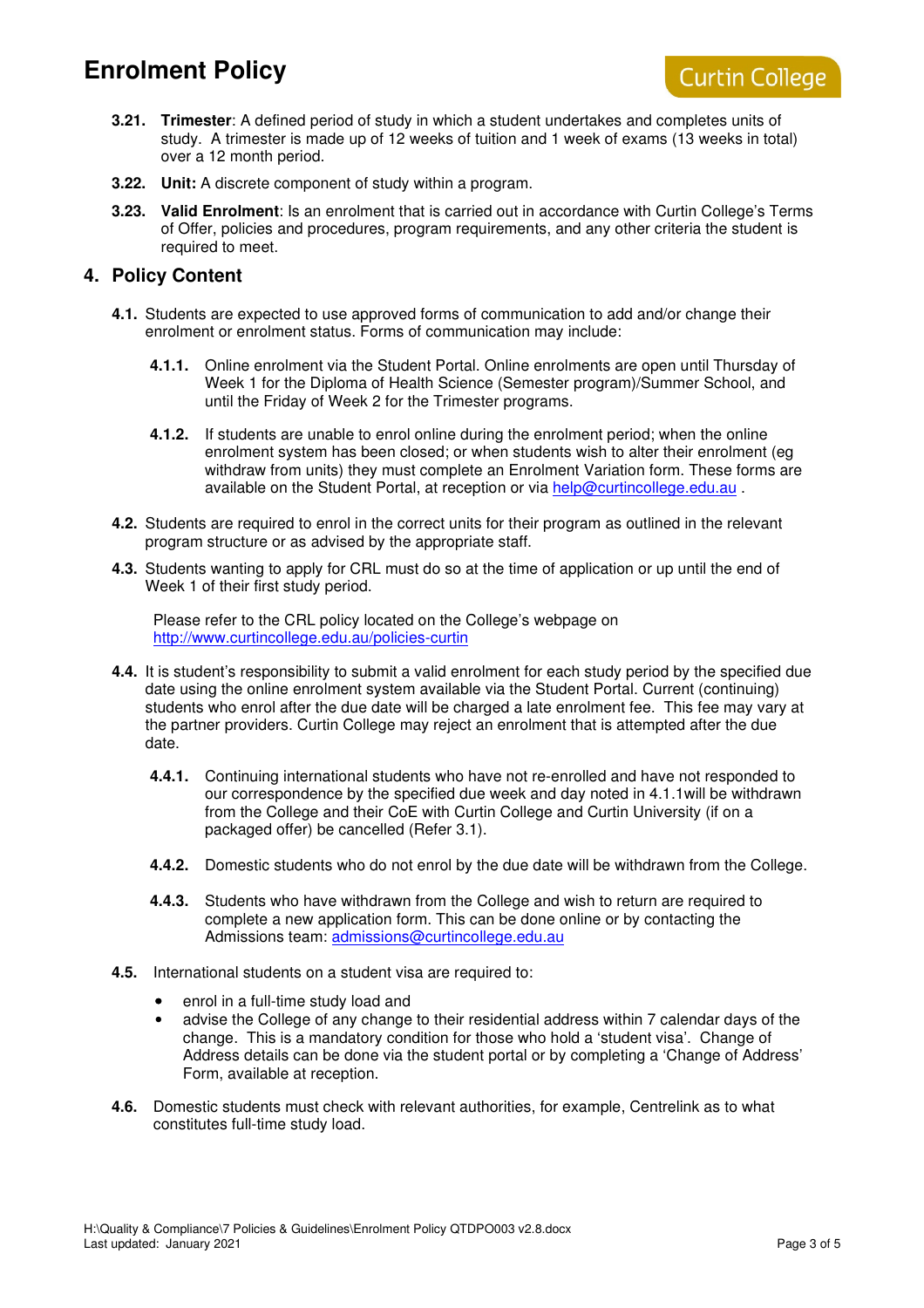

- **4.7.** All students may, in certain circumstances, apply to study more than the maximum units outlined (overload) or less than the minimum units outlined (underload) in a study period. Students who wish to overload or under load are to discuss this with their Program Manager.
- **4.8.** The College will only allow a student to underload under the following circumstances:
	- **4.8.1.** where the College deems the circumstances to be exceptional, compassionate and compelling (supported by appropriate evidence and/or an acceptable explanation);
	- **4.8.2.** to complete the remaining units in the final study period of a program;
	- **4.8.3.** where students are limited by the availability of units appropriate to their current or principle program of study and/or pre-requisite requirements;
	- **4.8.4.** the implementation of an 'Intervention Strategy' outlined in the College's Progress and Intervention Policy.

#### **5. Adding and changing Units**

- **5.1.** A student may add a unit to their enrolment or change their enrolment via the Student Portal until the end of Week 2 for the Trimester programs, and until the Thursday of Week 1 for Diploma of Health Science / Service Taught units.
- **5.2.** In exceptional circumstances and subject to approval by the relevant Program Manager, a student may have a unit added to their enrolment after the above times by completing and submitting an Enrolment Variation Form to the Program Manager or nominee

#### **6. Withdrawing from a Unit**

- **6.1.** A student may withdraw from a unit of study by completing and submitting an Enrolment Variation Form to Curtin College Reception. The form needs to be signed off by the Program Manager or nominee. Financial and academic penalties will be incurred depending on the date the application to withdraw was received. Curtin College students should familiarise themselves with the Refund Policy in regard to financial penalties, this is located under "Policies and Procedures" at http://www.curtincollege.edu.au/policies-curtin
- **6.2.** The following academic penalties will be applied according to the date the student's application is received:
	- **6.2.1.** Withdrawal from a unit after commencing a study and before the end of Week 4. This unit and attendance record for that unit is removed from student's academic record and no academic penalty is incurred.
	- **6.2.2.** Withdrawal after the end of Week 4 and before the end of Week 9 will be noted on the academic record with a grade of Withdrawn [W], absences will remain on the record and financial penalties apply.
	- **6.2.3.** Withdrawal after the end of Week 9 will be noted on academic record with a grade of Fail [F]. Financial penalties apply.
- **6.3.** Students may appeal against financial and/or academic penalties incurred, where there are extenuating or unforeseen circumstances resulting in their withdrawal. Refer to the 'Appeals' policy under "Policies and Procedures" at http://www.curtincollege.edu.au/policies-curtin

## **7. Deferral, Suspension or Cancellation of Study**

**7.1.** Curtin College has the right to amend, refuse and/or cancel a student's enrolment, for full details please refer to the College's 'Deferral, Suspension and Cancellation' policy and Code of Conduct policy located on the website: http://www.curtincollege.edu.au/policies-curtin

## **8. Changing to another Curtin College Program**

**8.1.** A student is required to undertake the program for which they received an Offer of admission. Where a student wishes to change to another program offered by the College they will need to discuss the matter with the relevant Program Manager or nominee. Student's wishing to change